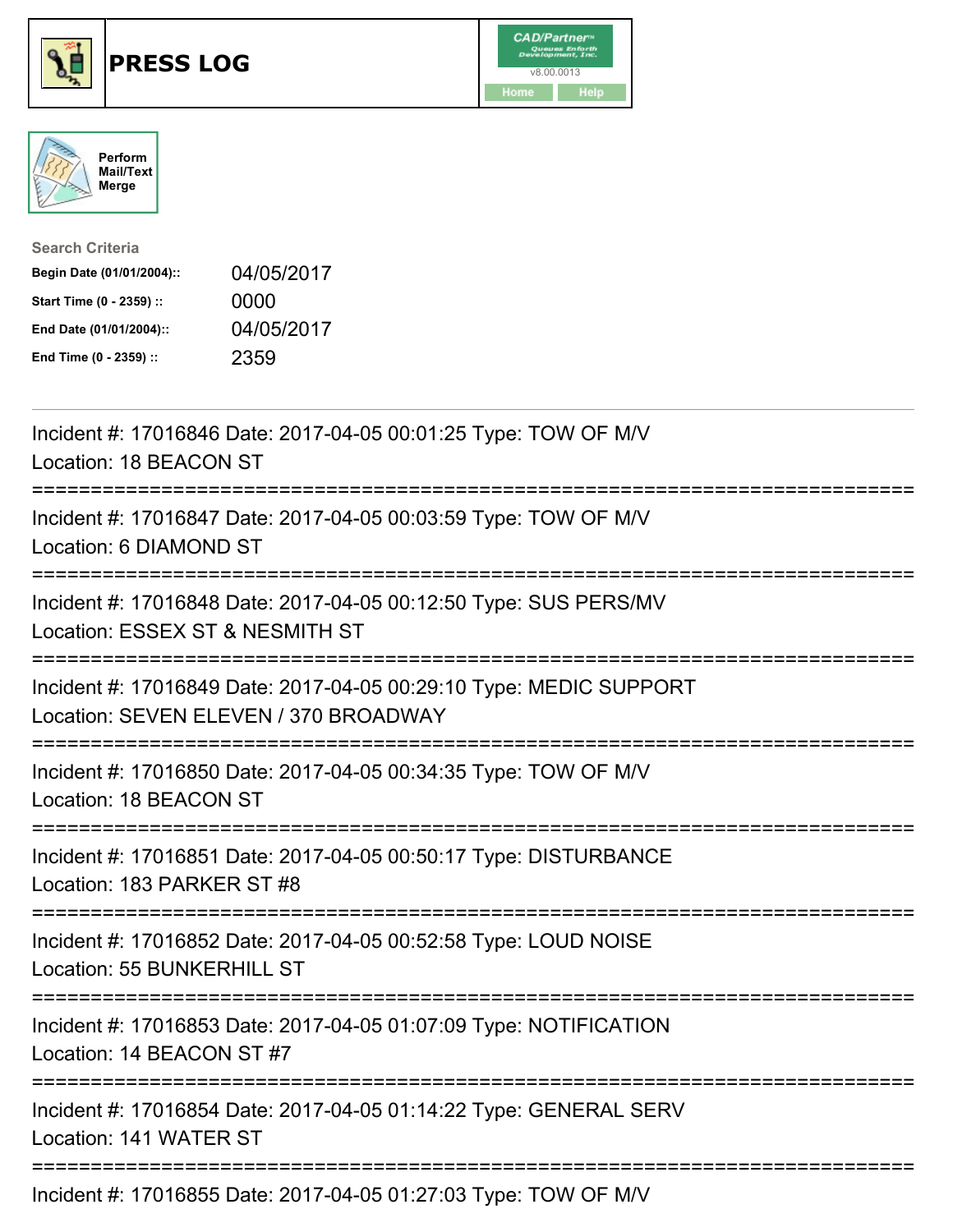| Location: TRESPASS / 16 BEACON ST                                                                                                          |
|--------------------------------------------------------------------------------------------------------------------------------------------|
| Incident #: 17016856 Date: 2017-04-05 01:34:40 Type: SUS PERS/MV<br>Location: 47 BENNINGTON ST #3                                          |
| Incident #: 17016857 Date: 2017-04-05 01:43:04 Type: LOUD NOISE<br>Location: 59 BUNKERHILL ST                                              |
| Incident #: 17016858 Date: 2017-04-05 01:45:20 Type: M/V STOP<br>Location: FARLEY ST & S BROADWAY                                          |
| Incident #: 17016859 Date: 2017-04-05 01:54:12 Type: M/V STOP<br>Location: BROADWAY & CANAL ST                                             |
| Incident #: 17016860 Date: 2017-04-05 02:07:02 Type: M/V STOP<br>Location: FERRY ST & PROSPECT ST                                          |
| ===================================<br>Incident #: 17016861 Date: 2017-04-05 02:07:49 Type: M/V STOP<br>Location: BROADWAY & MANCHESTER ST |
| Incident #: 17016862 Date: 2017-04-05 02:09:35 Type: BUILDING CHK<br>Location: SAM'S FOOD STORE / 389 BROADWAY                             |
| Incident #: 17016863 Date: 2017-04-05 02:15:55 Type: M/V STOP<br>Location: MARKET ST & PARKER ST                                           |
| Incident #: 17016864 Date: 2017-04-05 02:55:14 Type: M/V STOP<br>Location: LAWRENCE ST & SARATOGA ST                                       |
| Incident #: 17016865 Date: 2017-04-05 03:02:09 Type: M/V STOP<br>Location: AMESBURY ST & LOWELL ST                                         |
| Incident #: 17016866 Date: 2017-04-05 03:04:19 Type: M/V STOP<br>Location: 10 INMAN ST                                                     |
| Incident #: 17016867 Date: 2017-04-05 03:07:29 Type: M/V STOP<br>Location: ABBOTT ST & PARKER ST                                           |
| Incident #: 17016868 Date: 2017-04-05 03:22:39 Type: DRUG OVERDOSE<br>Location: 273 HAMPSHIRE ST                                           |
| $20 \text{ }\text{Poisson}$ $2047.04.05.02.22.00.$ Tures, $\text{MAD}$ CTOF                                                                |

Incident #: 17016869 Date: 2017-04-05 03:33:28 Type: M/V STOP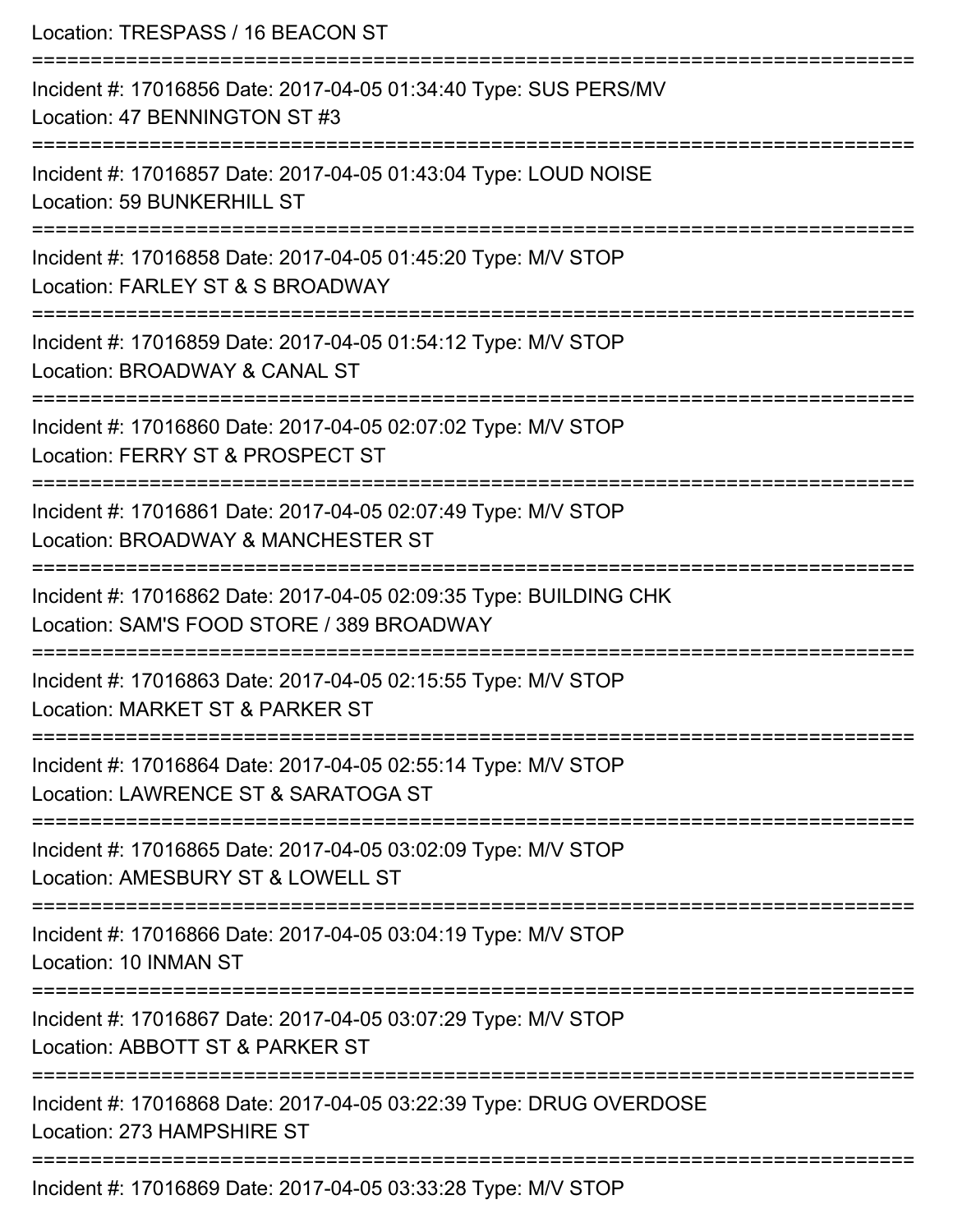| Incident #: 17016870 Date: 2017-04-05 07:02:10 Type: PARK & WALK<br>Location: BROADWAY & HAVERHILL ST    |
|----------------------------------------------------------------------------------------------------------|
| Incident #: 17016871 Date: 2017-04-05 07:40:19 Type: SUS PERS/MV<br>Location: 19 SPRINGFIELD ST          |
| Incident #: 17016872 Date: 2017-04-05 07:42:48 Type: M/V STOP<br>Location: MANCHESTER ST & WEST ST       |
| Incident #: 17016873 Date: 2017-04-05 07:45:51 Type: MEDIC SUPPORT<br>Location: 11 SUMMER ST #2          |
| Incident #: 17016874 Date: 2017-04-05 08:15:41 Type: DOMESTIC/PAST<br>Location: 107 ANDOVER ST           |
| Incident #: 17016875 Date: 2017-04-05 08:21:07 Type: M/V STOP<br>Location: BRADFORD ST & HAMPSHIRE ST    |
| Incident #: 17016876 Date: 2017-04-05 08:25:09 Type: DOMESTIC/PAST<br>Location: 34 ALBION ST             |
| Incident #: 17016877 Date: 2017-04-05 08:59:24 Type: MEDIC SUPPORT<br>Location: 147 HAVERHILL ST         |
| Incident #: 17016878 Date: 2017-04-05 09:01:02 Type: SUS PERS/MV<br>Location: ARLINGTON ST & LAWRENCE ST |
| Incident #: 17016879 Date: 2017-04-05 09:13:29 Type: KEEP PEACE<br><b>Location: 18 FRANKLIN ST</b>       |
| Incident #: 17016880 Date: 2017-04-05 09:14:12 Type: DOMESTIC/PAST<br>Location: 183 PARKER ST #8         |
| Incident #: 17016881 Date: 2017-04-05 09:26:59 Type: MEDIC SUPPORT<br>Location: 374 S UNION ST           |
| Incident #: 17016882 Date: 2017-04-05 09:34:52 Type: PARK & WALK<br>Location: BRADFORD ST & BROADWAY     |
| Incident #: 17016883 Date: 2017-04-05 10:04:12 Type: PARK & WALK                                         |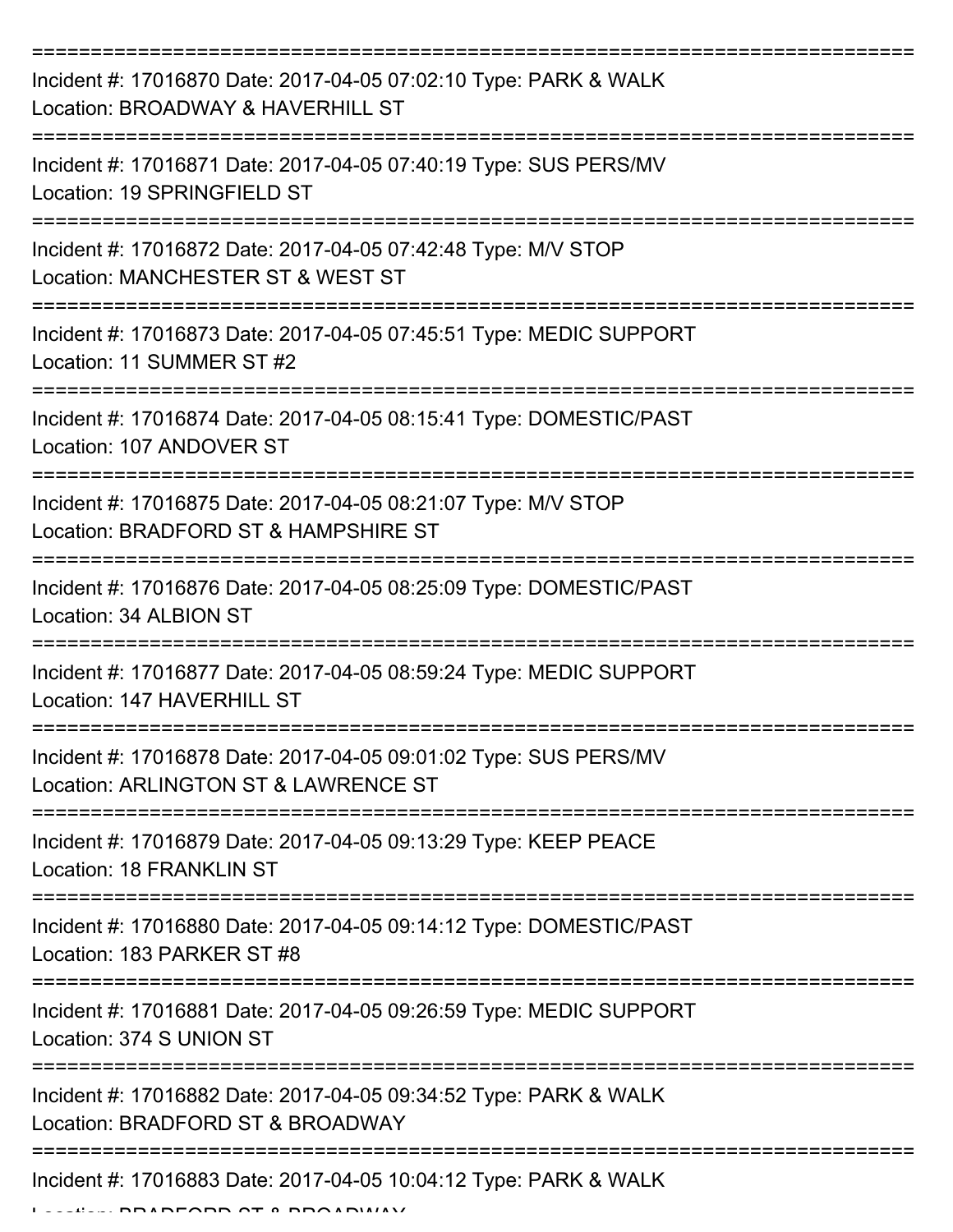| Incident #: 17016884 Date: 2017-04-05 10:07:35 Type: SUICIDE ATTEMPT<br>Location: 198 ESSEX ST #101        |
|------------------------------------------------------------------------------------------------------------|
| Incident #: 17016885 Date: 2017-04-05 10:26:52 Type: M/V STOP<br>Location: COMMON ST & NEWBURY ST          |
| Incident #: 17016886 Date: 2017-04-05 10:33:17 Type: PARK & WALK<br>Location: MARKET ST & S UNION ST       |
| Incident #: 17016887 Date: 2017-04-05 10:35:25 Type: M/V STOP<br>Location: BAILEY ST & OSGOOD ST           |
| Incident #: 17016888 Date: 2017-04-05 10:44:35 Type: M/V STOP<br>Location: MR TUX / 59 MERRIMACK ST        |
| Incident #: 17016889 Date: 2017-04-05 10:52:31 Type: UNWANTEDGUEST<br>Location: BURGER KING / 187 BROADWAY |
| Incident #: 17016890 Date: 2017-04-05 10:53:33 Type: KEEP PEACE<br>Location: 18 FRANKLIN ST #B702          |
| Incident #: 17016891 Date: 2017-04-05 10:54:58 Type: PARK & WALK<br>Location: BRADFORD ST & BROADWAY       |
| Incident #: 17016892 Date: 2017-04-05 11:00:24 Type: M/V STOP<br>Location: CAMBRIDGE ST & S UNION ST       |
| Incident #: 17016894 Date: 2017-04-05 11:02:21 Type: LOST PROPERTY<br>Location: 21 KNOX ST #21             |
| Incident #: 17016893 Date: 2017-04-05 11:02:45 Type: M/V STOP<br>Location: CAMBRIDGE ST & S UNION ST       |
| Incident #: 17016895 Date: 2017-04-05 11:03:40 Type: M/V STOP<br><b>Location: LOWELL</b>                   |
| Incident #: 17016896 Date: 2017-04-05 11:05:13 Type: M/V STOP<br>Location: 73 SALEM ST                     |
| Incident #: 17016897 Date: 2017-04-05 11:05:43 Type: GENERAL SERV                                          |

Location: 208 C LINIION CT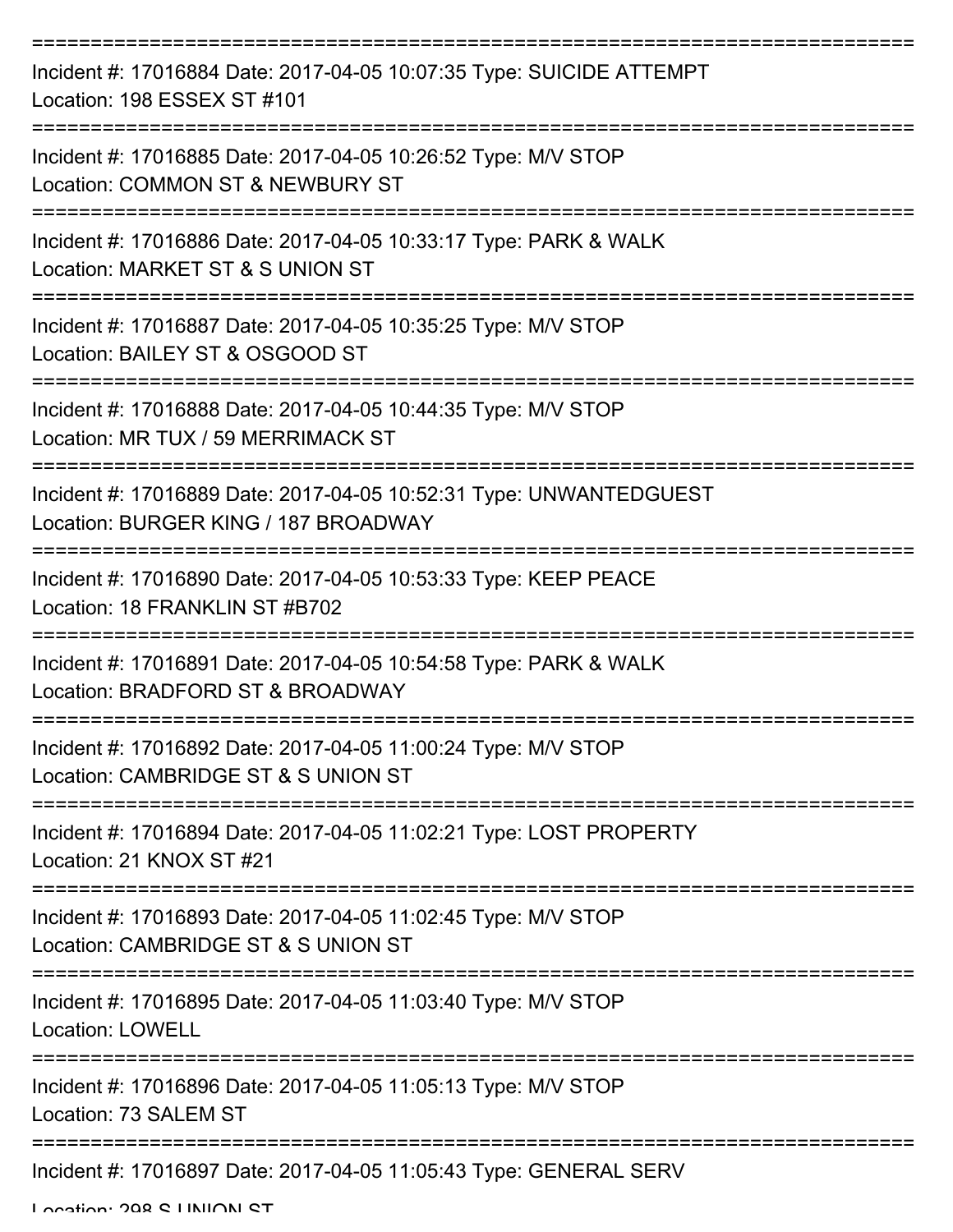| Incident #: 17016898 Date: 2017-04-05 11:13:02 Type: GENERAL SERV<br>Location: 24 AVON ST             |
|-------------------------------------------------------------------------------------------------------|
| Incident #: 17016899 Date: 2017-04-05 11:19:59 Type: ASSSIT OTHER PD<br>Location: 198 BROADWAY        |
| Incident #: 17016900 Date: 2017-04-05 11:25:01 Type: M/V STOP<br>Location: 205 BROADWAY               |
| Incident #: 17016901 Date: 2017-04-05 11:27:49 Type: M/V STOP<br>Location: 28 MELROSE ST              |
| Incident #: 17016902 Date: 2017-04-05 11:29:23 Type: FIGHT<br>Location: 120 BROADWAY                  |
| Incident #: 17016903 Date: 2017-04-05 11:34:01 Type: PARK & WALK<br>Location: BRADFORD ST & BROADWAY  |
| Incident #: 17016904 Date: 2017-04-05 11:38:51 Type: M/V STOP<br>Location: 439 HAMPSHIRE ST           |
| Incident #: 17016905 Date: 2017-04-05 11:39:37 Type: M/V STOP<br>Location: CROSS ST & MANCHESTER ST   |
| Incident #: 17016906 Date: 2017-04-05 11:57:47 Type: M/V STOP<br>Location: ELM ST & LINCOLN CT        |
| Incident #: 17016907 Date: 2017-04-05 12:01:43 Type: M/V STOP<br>Location: HOWARD ST & STORROW ST     |
| Incident #: 17016909 Date: 2017-04-05 12:05:19 Type: 911 HANG UP<br>Location: 28 N PARISH RD          |
| Incident #: 17016908 Date: 2017-04-05 12:05:19 Type: HIT & RUN M/V<br>Location: 145 WATER ST          |
| Incident #: 17016910 Date: 2017-04-05 12:06:47 Type: M/V STOP<br>Location: HANCOCK ST & MARSHALLS WY  |
| Incident #: 17016911 Date: 2017-04-05 12:13:18 Type: MAL DAMAGE<br>$L$ contign: $A$ DLANCHADD CT $#D$ |

Location: 4 BLANCHARD ST #B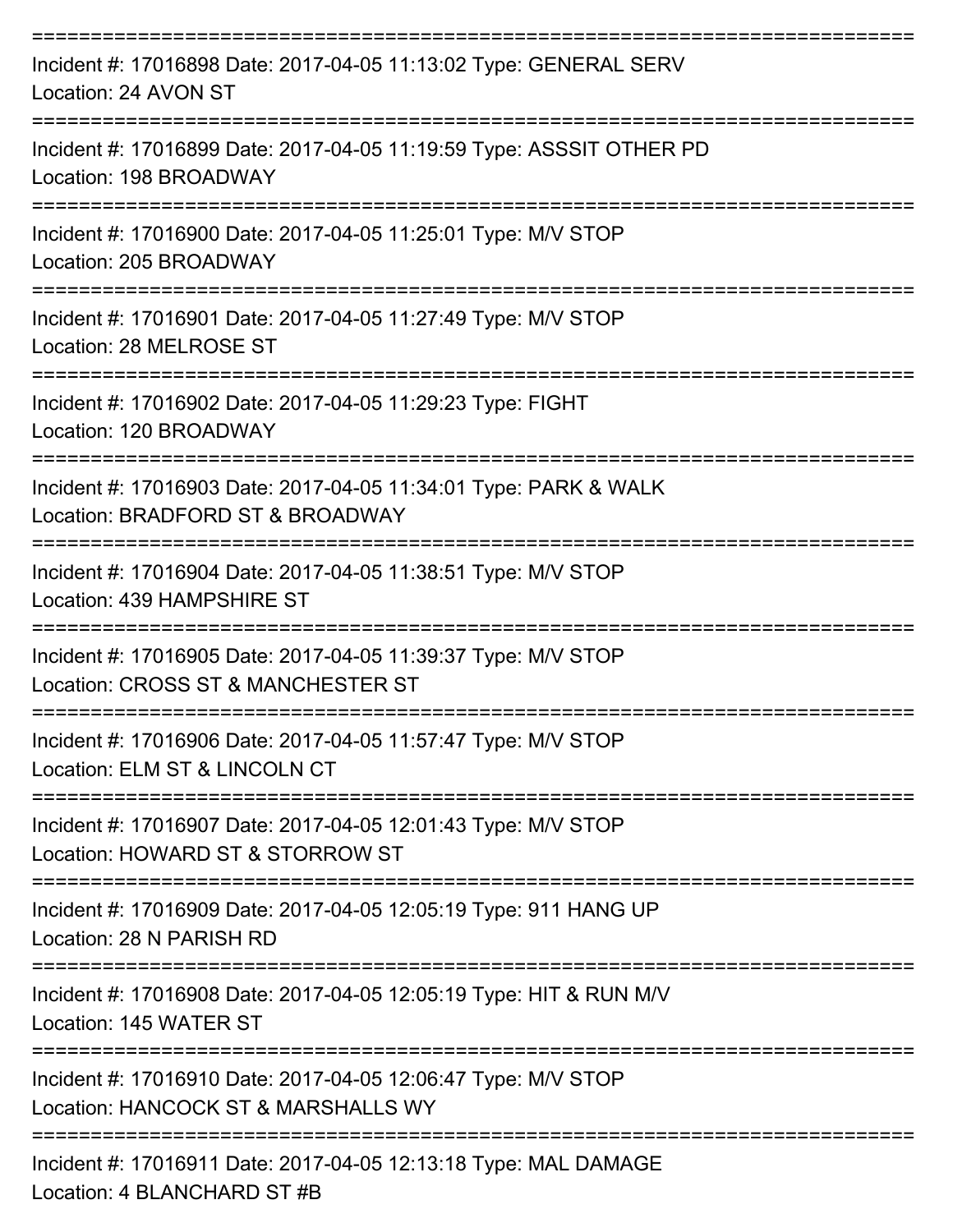| Incident #: 17016912 Date: 2017-04-05 12:36:36 Type: 209A/VIOLATION<br>Location: 137 BENNINGTON ST                                 |
|------------------------------------------------------------------------------------------------------------------------------------|
| Incident #: 17016913 Date: 2017-04-05 12:44:37 Type: M/V STOP<br>Location: BROADWAY & HAVERHILL ST                                 |
| Incident #: 17016915 Date: 2017-04-05 13:21:32 Type: TRESPASSING<br>Location: 2 INMAN ST                                           |
| Incident #: 17016916 Date: 2017-04-05 13:27:12 Type: DISTURBANCE<br>Location: 14 OSGOOD ST                                         |
| Incident #: 17016917 Date: 2017-04-05 13:29:25 Type: SHOPLIFTING<br>Location: DEMOULAS MARKET / 700 ESSEX ST<br>================== |
| Incident #: 17016918 Date: 2017-04-05 13:30:56 Type: WARRANT SERVE<br>Location: 200 PARKER ST                                      |
| Incident #: 17016919 Date: 2017-04-05 13:37:00 Type: WARRANT SERVE<br>Location: DAISY ST & HOLLY ST                                |
| Incident #: 17016920 Date: 2017-04-05 13:37:35 Type: MEDIC SUPPORT<br>Location: 16A CAMELLA TEOLI WY                               |
| Incident #: 17016921 Date: 2017-04-05 13:39:12 Type: MAL DAMAGE<br>Location: 327 HAVERHILL ST                                      |
| Incident #: 17016922 Date: 2017-04-05 13:54:51 Type: CK WELL BEING<br>Location: 270 CANAL ST #208                                  |
| Incident #: 17016923 Date: 2017-04-05 13:59:17 Type: M/V STOP<br><b>Location: LAWRENCE &amp; SPRUCE</b>                            |
| Incident #: 17016924 Date: 2017-04-05 14:06:30 Type: SUS PERS/MV<br>Location: TACO BELL / 79 WINTHROP AV                           |
| Incident #: 17016925 Date: 2017-04-05 14:21:23 Type: M/V STOP<br>Location: 10 MCFARLIN CT                                          |
| Incident #: 17016926 Date: 2017-04-05 14:30:07 Type: M/V STOP<br>Location: 162 BERNARD AV                                          |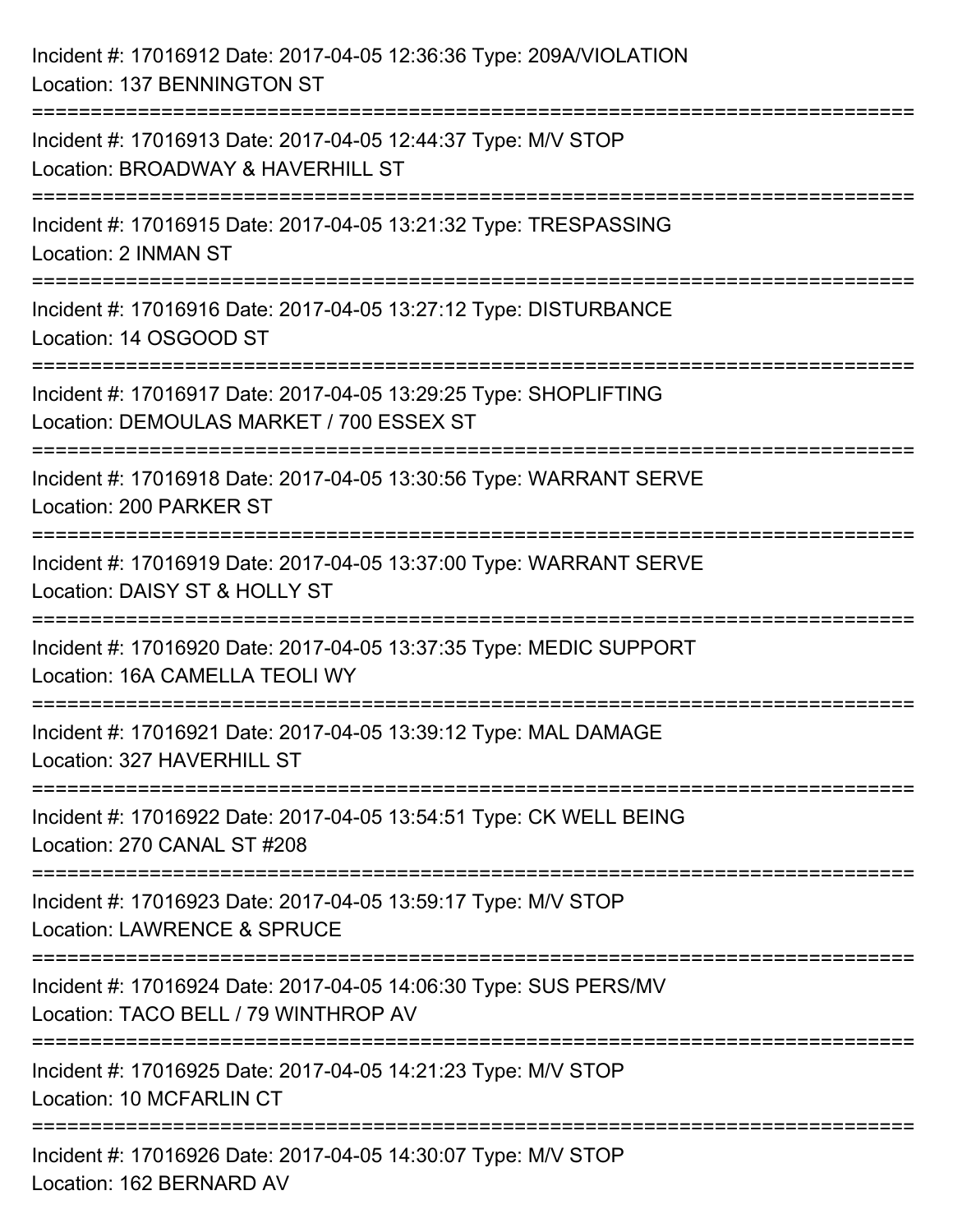| Incident #: 17016927 Date: 2017-04-05 14:35:52 Type: AUTO ACC/NO PI<br>Location: BRUCE ST & ERVING AV                   |
|-------------------------------------------------------------------------------------------------------------------------|
| Incident #: 17016929 Date: 2017-04-05 14:40:02 Type: HIT & RUN M/V<br>Location: 159 LAWRENCE ST                         |
| Incident #: 17016928 Date: 2017-04-05 14:40:19 Type: M/V STOP<br>Location: 392 ESSEX ST                                 |
| Incident #: 17016930 Date: 2017-04-05 14:45:14 Type: M/V STOP<br>Location: 52 BOWDOIN ST                                |
| Incident #: 17016931 Date: 2017-04-05 14:48:57 Type: LARCENY/PAST<br>Location: 245 PROSPECT ST                          |
| Incident #: 17016932 Date: 2017-04-05 14:50:48 Type: M/V STOP<br><b>Location: MARBLE AV</b>                             |
| Incident #: 17016933 Date: 2017-04-05 15:03:27 Type: MEDIC SUPPORT<br>Location: 15 UNION ST                             |
| Incident #: 17016934 Date: 2017-04-05 15:05:09 Type: ALARM/BURG<br>Location: 523 ANDOVER ST FL 1ST                      |
| Incident #: 17016935 Date: 2017-04-05 15:17:13 Type: WIRE DOWN<br>Location: 46 MORTON ST                                |
| :==================<br>Incident #: 17016936 Date: 2017-04-05 15:19:26 Type: M/V STOP<br>Location: METHUEN ST & UNION ST |
| Incident #: 17016937 Date: 2017-04-05 15:21:09 Type: M/V STOP<br>Location: BROADWAY & LOWELL ST                         |
| Incident #: 17016938 Date: 2017-04-05 15:24:07 Type: WARRANT SERVE<br>Location: 205 BROADWAY                            |
| Incident #: 17016940 Date: 2017-04-05 15:24:16 Type: FRAUD<br>Location: 66 HAMPSHIRE ST #3B                             |
| Incident #: 17016939 Date: 2017-04-05 15:26:55 Type: M/V STOP<br>Location: BROADWAY & LOWELL ST                         |

===========================================================================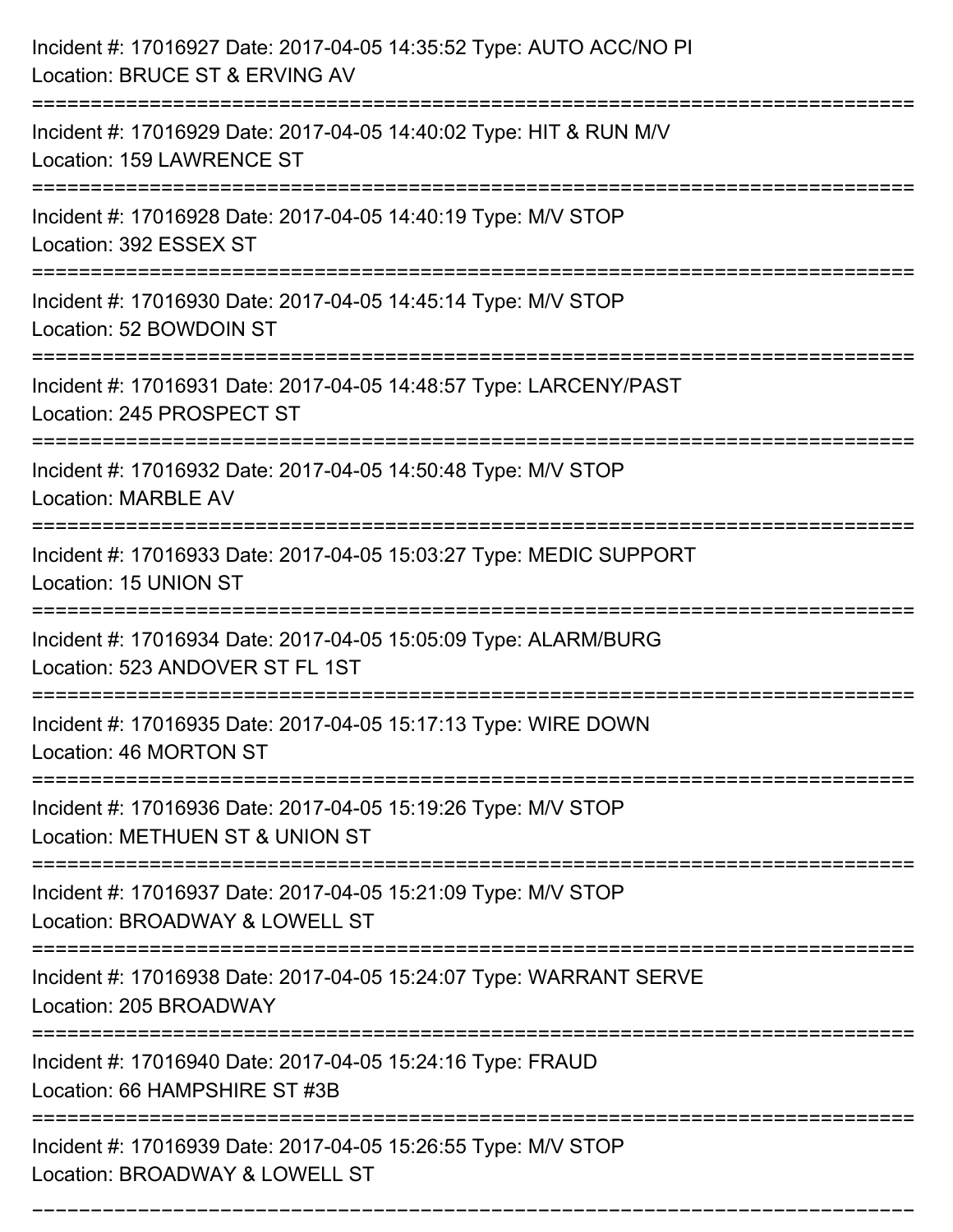| =================== | Incident #: 17016942 Date: 2017-04-05 15:33:05 Type: MISSING PERS<br>Location: 75 GREENWOOD ST #1  |
|---------------------|----------------------------------------------------------------------------------------------------|
|                     | Incident #: 17016941 Date: 2017-04-05 15:40:02 Type: M/V STOP<br>Location: BROADWAY & LOWELL ST    |
|                     | Incident #: 17016943 Date: 2017-04-05 15:48:45 Type: M/V STOP<br>Location: EXCHANGE ST & MYRTLE ST |
|                     | Incident #: 17016944 Date: 2017-04-05 15:50:37 Type: DRUG OVERDOSE<br>Location: 75 MANCHESTER ST   |
|                     | Incident #: 17016945 Date: 2017-04-05 15:53:36 Type: M/V STOP<br>Location: COMMON ST & LAWRENCE ST |
|                     | Incident #: 17016946 Date: 2017-04-05 15:54:47 Type: M/V STOP<br>Location: ANDOVER ST & S BROADWAY |
|                     | Incident #: 17016947 Date: 2017-04-05 15:57:42 Type: M/V STOP<br>Location: BROADWAY & LOWELL ST    |
|                     | Incident #: 17016948 Date: 2017-04-05 16:00:53 Type: M/V STOP<br>Location: BROADWAY & CONCORD ST   |
|                     | Incident #: 17016949 Date: 2017-04-05 16:06:52 Type: TOW/REPOSSED<br>Location: 45 PERRY AV         |
|                     | Incident #: 17016950 Date: 2017-04-05 16:07:19 Type: SUS PERS/MV<br>Location: 15 LESLIE ST         |
|                     | Incident #: 17016951 Date: 2017-04-05 16:08:21 Type: M/V STOP<br>Location: BROADWAY & CONCORD ST   |
|                     | Incident #: 17016952 Date: 2017-04-05 16:15:35 Type: M/V STOP<br>Location: BROADWAY & CONCORD ST   |
|                     | Incident #: 17016953 Date: 2017-04-05 16:16:07 Type: 209A/SERVE<br>Location: 10 GILBERT ST         |
|                     | Incident #: 17016955 Date: 2017-04-05 16:20:56 Type: DOMESTIC/PROG<br>Location: 169 GILBERT ST     |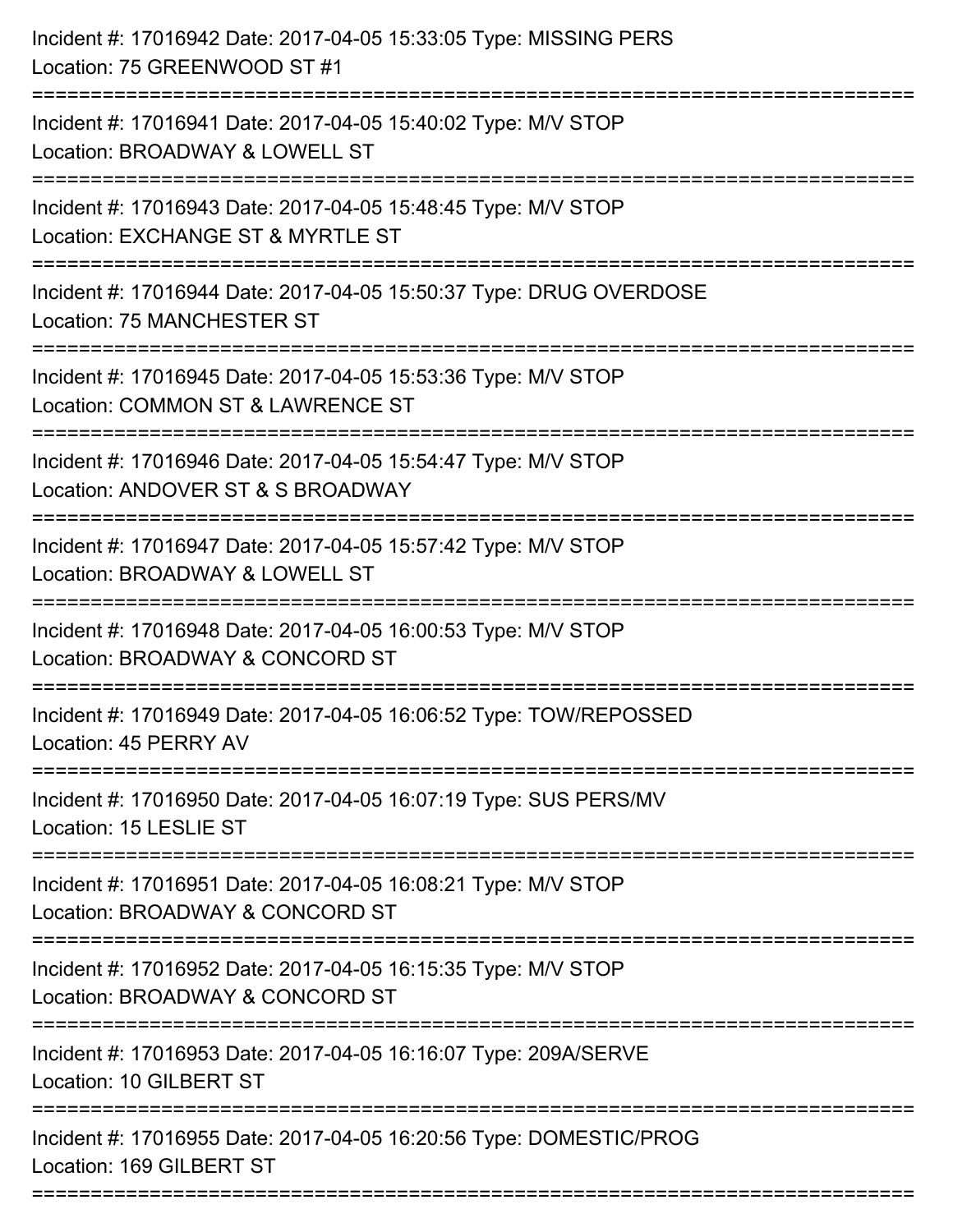Location: BROADWAY & LOWELL ST =========================================================================== Incident #: 17016956 Date: 2017-04-05 16:22:39 Type: A&B PAST Location: 700 ESSEX ST =========================================================================== Incident #: 17016957 Date: 2017-04-05 16:26:22 Type: 209A/SERVE Location: 167 ANDOVER ST =========================================================================== Incident #: 17016961 Date: 2017-04-05 16:27:20 Type: LIC PLATE STO Location: 280 MERRIMACK ST =========================================================================== Incident #: 17016958 Date: 2017-04-05 16:28:48 Type: M/V STOP Location: BROADWAY & LOWELL ST =========================================================================== Incident #: 17016959 Date: 2017-04-05 16:29:11 Type: 209A/SERVE Location: 76 PHILLIPS ST =========================================================================== Incident #: 17016960 Date: 2017-04-05 16:33:44 Type: 209A/SERVE Location: 87 DORCHESTER ST =========================================================================== Incident #: 17016962 Date: 2017-04-05 17:00:09 Type: B&E/PROG Location: 28 HALL ST FL 1 =========================================================================== Incident #: 17016963 Date: 2017-04-05 17:07:58 Type: THREATS/PROG Location: 380 S UNION ST FL 1 =========================================================================== Incident #: 17016964 Date: 2017-04-05 17:16:11 Type: M/V STOP Location: 151 HAMPSHIRE ST =========================================================================== Incident #: 17016965 Date: 2017-04-05 17:22:27 Type: FIRE Location: 31 BORDER ST =========================================================================== Incident #: 17016966 Date: 2017-04-05 17:22:44 Type: COURT DOC SERVE Location: 137 BENNINGTON ST =========================================================================== Incident #: 17016967 Date: 2017-04-05 17:23:41 Type: M/V STOP Location: BROADWAY & LOWELL ST =========================================================================== Incident #: 17016968 Date: 2017-04-05 17:26:39 Type: M/V STOP Location: BROADWAY & CONCORD ST ===========================================================================

Incident #: 17016969 Date: 2017 04 05 17016969 Date: 2017 04 05 06 17:29:33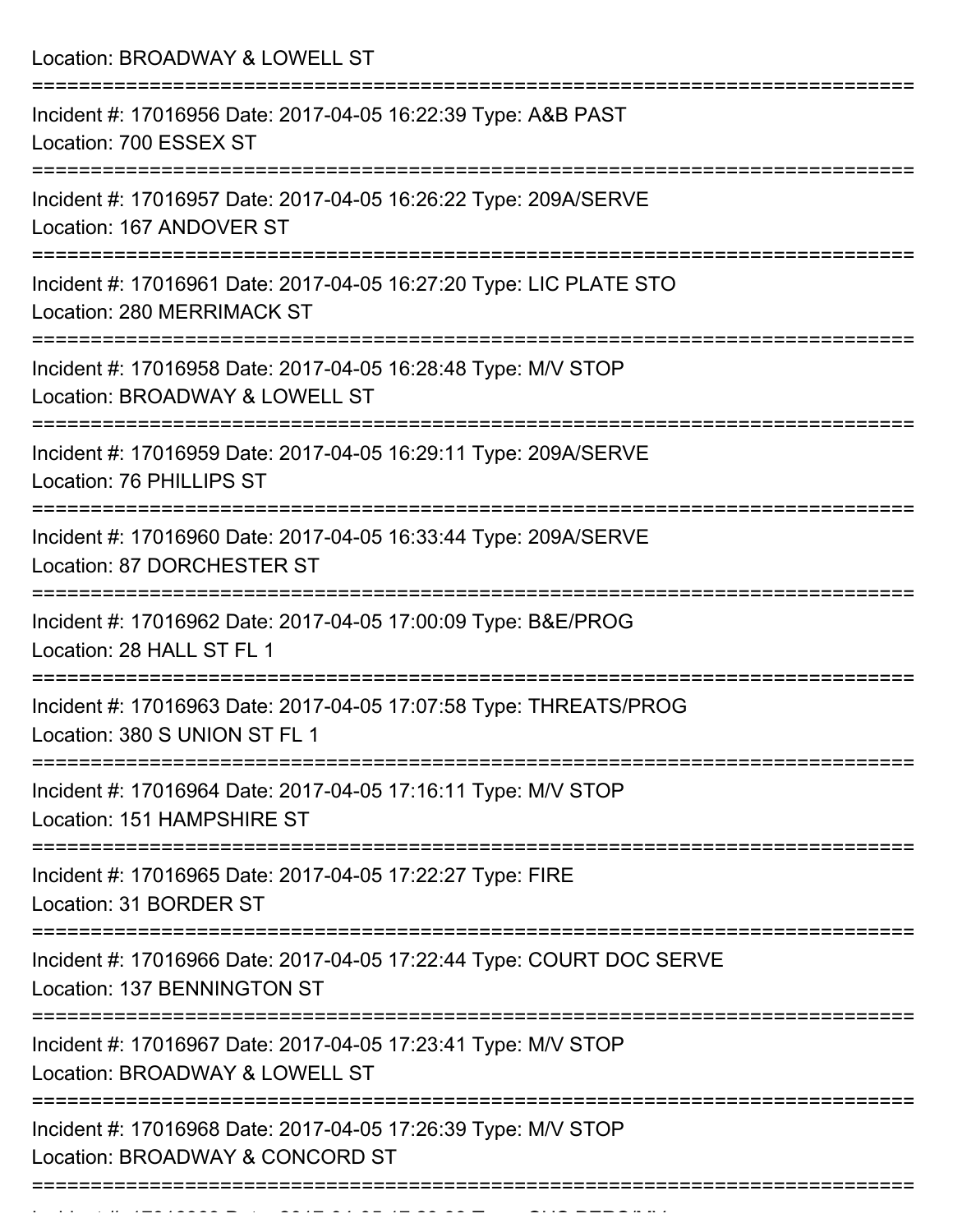| Incident #: 17016970 Date: 2017-04-05 17:31:35 Type: MAN DOWN<br>Location: BROADWAY & HAVERHILL ST          |
|-------------------------------------------------------------------------------------------------------------|
| Incident #: 17016971 Date: 2017-04-05 17:32:07 Type: M/V STOP<br>Location: GREENFIELD ST & LORING ST        |
| Incident #: 17016972 Date: 2017-04-05 17:33:37 Type: SUS PERS/MV<br>Location: ARREST/TOW / 18 LINDEN ST     |
| Incident #: 17016973 Date: 2017-04-05 17:36:50 Type: M/V STOP<br>Location: EVERETT ST & PACKARD ST          |
| Incident #: 17016974 Date: 2017-04-05 17:45:20 Type: DISTURBANCE<br>Location: 15 UNION ST                   |
| Incident #: 17016975 Date: 2017-04-05 17:45:55 Type: M/V STOP<br>Location: FERGUSON ST & S BROADWAY         |
| Incident #: 17016976 Date: 2017-04-05 17:49:25 Type: M/V STOP<br>Location: LAFAYETTE AV & S BROADWAY        |
| Incident #: 17016977 Date: 2017-04-05 17:54:56 Type: M/V STOP<br>Location: ARLINGTON ST & LAWRENCE ST       |
| Incident #: 17016978 Date: 2017-04-05 17:57:22 Type: M/V STOP<br>Location: S BROADWAY & SHAW ST             |
| Incident #: 17016979 Date: 2017-04-05 17:59:49 Type: M/V STOP<br>Location: GORHAM ST & S BROADWAY           |
| Incident #: 17016980 Date: 2017-04-05 18:03:39 Type: M/V STOP<br>Location: TOW / LAWRENCE ST & MYRTLE ST    |
| Incident #: 17016981 Date: 2017-04-05 18:05:43 Type: M/V STOP<br>Location: S BROADWAY & WEARE ST            |
| Incident #: 17016982 Date: 2017-04-05 18:06:00 Type: AUTO ACC/NO PI<br>Location: HAVERHILL ST & HILLSIDE AV |
|                                                                                                             |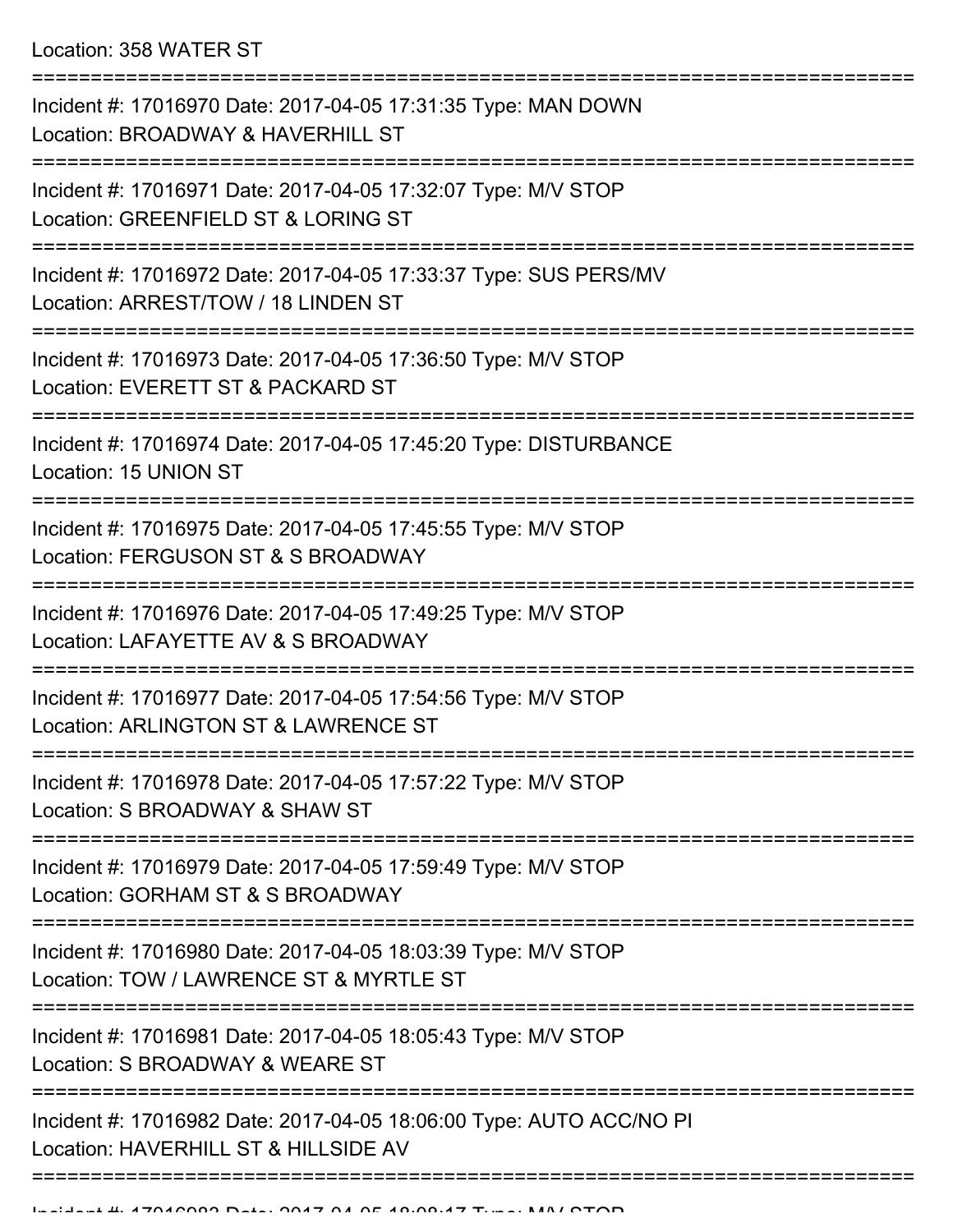| Location: LAWRENCE ST & LOWELL ST                                                                                                 |
|-----------------------------------------------------------------------------------------------------------------------------------|
| Incident #: 17016984 Date: 2017-04-05 18:16:10 Type: M/V STOP<br>Location: LAFAYETTE AV & S BROADWAY                              |
| Incident #: 17016985 Date: 2017-04-05 18:16:13 Type: UNKNOWN PROB<br>Location: 26 HILLSIDE AV #1                                  |
| Incident #: 17016986 Date: 2017-04-05 18:19:13 Type: M/V STOP<br>Location: MELROSE ST & MELROSE TER<br>======================     |
| Incident #: 17016987 Date: 2017-04-05 18:20:32 Type: M/V STOP<br>Location: 29 MADISON ST                                          |
| Incident #: 17016988 Date: 2017-04-05 18:23:18 Type: M/V STOP<br>Location: LAWRENCE ST & MYRTLE ST                                |
| :============================<br>Incident #: 17016994 Date: 2017-04-05 18:26:45 Type: M/V STOP<br>Location: BROADWAY & TREMONT ST |
| Incident #: 17016989 Date: 2017-04-05 18:36:06 Type: DRUG VIO<br>Location: 348 HAVERHILL ST                                       |
| Incident #: 17016990 Date: 2017-04-05 18:39:46 Type: M/V STOP<br>Location: HAVERHILL ST & MORTON ST                               |
| Incident #: 17016991 Date: 2017-04-05 18:40:14 Type: M/V STOP<br>Location: HAVERHILL ST & JACKSON ST                              |
| Incident #: 17016992 Date: 2017-04-05 18:45:38 Type: M/V STOP<br>Location: HAVERHILL ST & NEWBURY ST                              |
| Incident #: 17016993 Date: 2017-04-05 18:46:06 Type: 209A/SERVE<br>Location: 83 WEST ST                                           |
| Incident #: 17016995 Date: 2017-04-05 18:56:48 Type: M/V STOP<br>Location: 271 BROADWAY                                           |
| Incident #: 17016996 Date: 2017-04-05 18:59:12 Type: M/V STOP<br>Location: BROADWAY & TREMONT ST                                  |
| Incident #: 17016997 Date: 2017-04-05 19:05:16 Type: DRUG VIO                                                                     |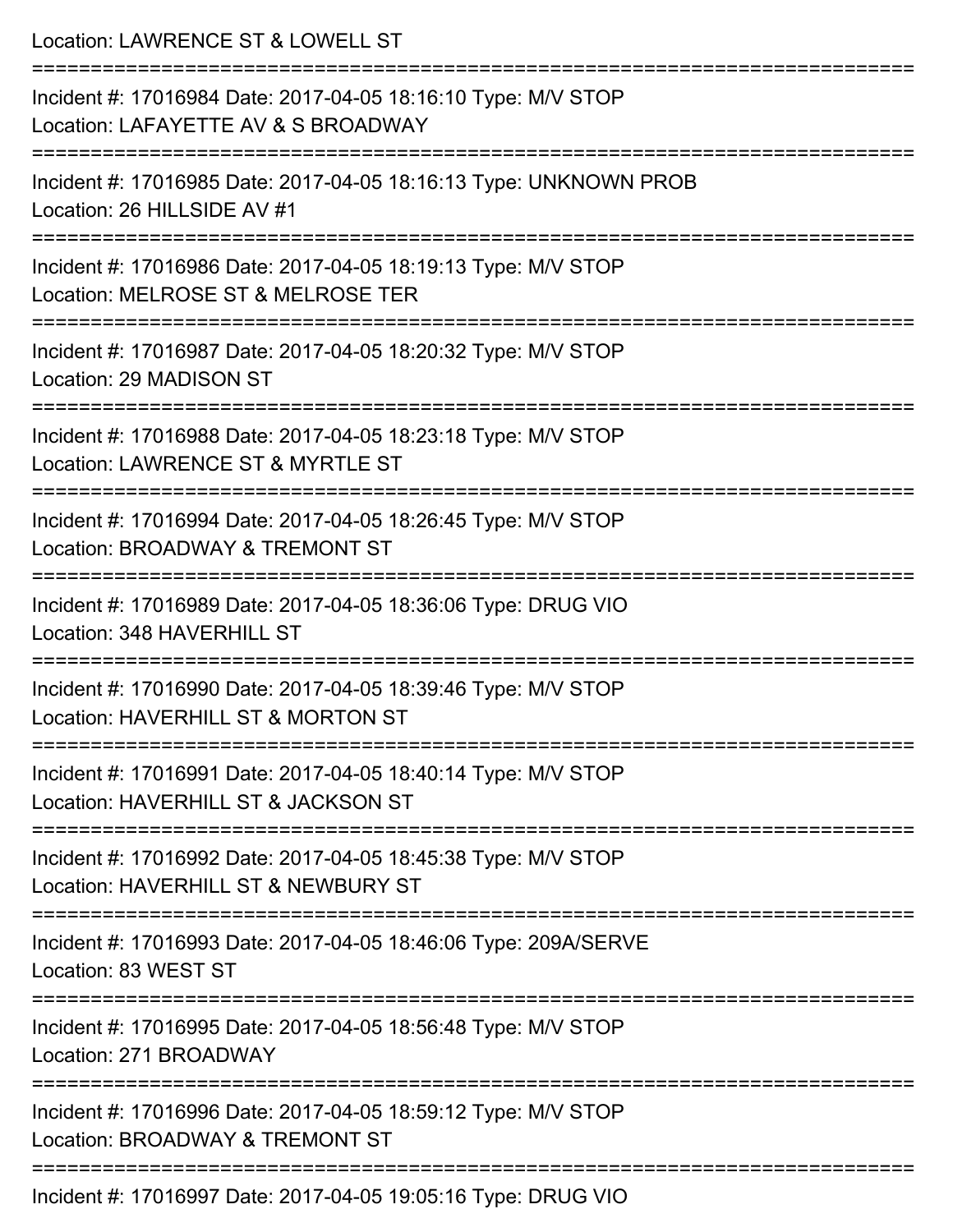| Incident #: 17016998 Date: 2017-04-05 19:08:09 Type: M/V STOP<br>Location: BROADWAY & TREMONT ST           |
|------------------------------------------------------------------------------------------------------------|
| Incident #: 17016999 Date: 2017-04-05 19:15:17 Type: ALARM/BURG<br>Location: 117 ABBOTT ST                 |
| Incident #: 17017000 Date: 2017-04-05 19:22:57 Type: DRUG VIO<br>Location: HAVERHILL ST & WARWICK ST       |
| Incident #: 17017001 Date: 2017-04-05 19:24:26 Type: LIC PLATE STO<br>Location: 98 SUNSET AV               |
| Incident #: 17017002 Date: 2017-04-05 19:43:55 Type: MAL DAMG PROG<br>Location: WALGREENS / 220 S BROADWAY |
| Incident #: 17017003 Date: 2017-04-05 19:44:57 Type: M/V STOP<br>Location: ALLSTON ST & HIGH ST            |
| Incident #: 17017004 Date: 2017-04-05 20:03:11 Type: M/V STOP<br>Location: BROADWAY & HAVERHILL ST         |
| Incident #: 17017005 Date: 2017-04-05 20:06:09 Type: HIT & RUN M/V<br>Location: KFC / 490 S UNION ST       |
| Incident #: 17017006 Date: 2017-04-05 20:12:54 Type: M/V STOP<br>Location: DRACUT ST & S BROADWAY          |
| Incident #: 17017007 Date: 2017-04-05 20:25:43 Type: M/V STOP<br>Location: MT VERNON ST & S BROADWAY       |
| Incident #: 17017008 Date: 2017-04-05 20:30:26 Type: MV/BLOCKING<br>Location: ARLINGTON ST & LAWRENCE ST   |
| Incident #: 17017009 Date: 2017-04-05 20:35:29 Type: TOW OF M/V<br>Location: TRESPASS / 2 INMAN ST         |
| Incident #: 17017010 Date: 2017-04-05 21:19:32 Type: MEDIC SUPPORT<br>Location: 191 PARKER ST              |
| Incident #: 17017011 Date: 2017-04-05 22:08:41 Type: NOTIFICATION                                          |